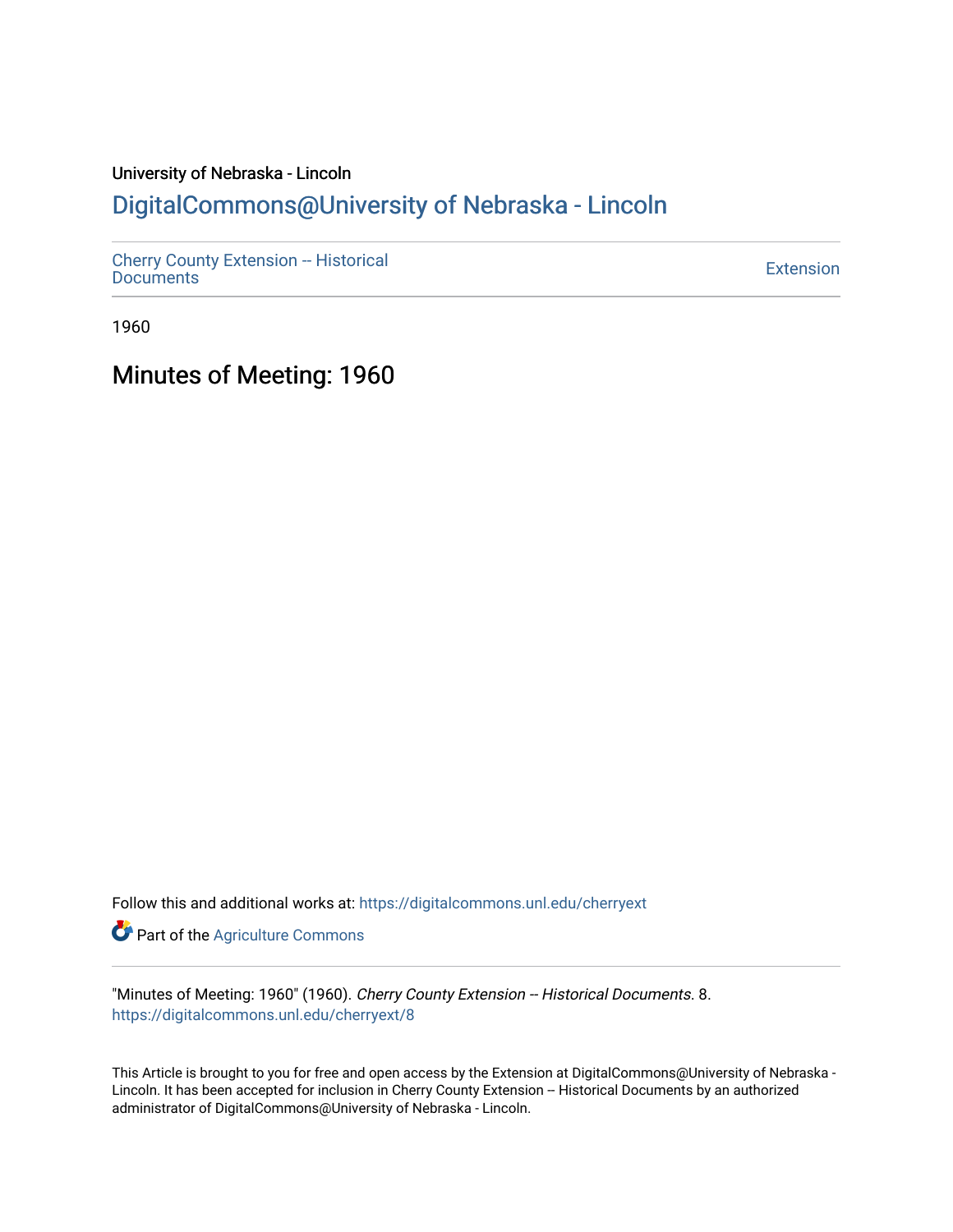|    | 1. The annual meeting of the Cherry County Board of Extension directors<br>was held in Valentine, Nebr. on December 19, 1960, The follow- |                                |
|----|-------------------------------------------------------------------------------------------------------------------------------------------|--------------------------------|
| 2. | ing officers and members were present:<br>PRESIDENT Ralph Daniels                                                                         | Eldon Cozad                    |
|    | VICE PRES. Raymond Turner                                                                                                                 | Clinton Wohig                  |
|    | SECRETARY Raymond Andrews                                                                                                                 | Miss Frances Grewe             |
|    | Harley Nutter                                                                                                                             | Agent Stokely                  |
|    | Joe Hammond                                                                                                                               | Agent Redinbaugh               |
|    | Oliver Schulz                                                                                                                             |                                |
| 3. | The meeting was clled to order by                                                                                                         |                                |
| ц٠ | The minutes of the                                                                                                                        | meeting were read and approved |

5. The report of the Treasurer for the month of was read and approved.

### 16/11 ndpind sudd the iness.

Meeting called to order by Agent Harry Stokely. Introduction of the Cherry SWCD Board was made by Chairman of that board, Everett Brown. Introduction of the Extension Board members was made by the Extension Board Chairman, Ralph Daniels.

Rev. Roy Byrd, Presbyterian minister of Valentine, returned thanks. Dinner -- everyone looks satisfied.<br>/7//*new husiness*:

Presentation of Cherry Soil & Water Conservation picture award to the award winning family, Kreycik & Mundorf of Wood Lake, by SWCD Board Chairman. Everett Brown. Introduction of past Cherry SWCD award winners by Agent Stokely.

Duane Chamberlain, Ass't. Secretary of the State SWCD, showed slides of other conservation award winners in Western Nebraska. Extension Board Chairman, Ralph Daniels, presented Certificates of Appreciation to retiring Extension Board members. Secretary-Treasurer, Raymond Andrews, presented the '60-'61 Extension Service budget.

Dr. Jim Wiltbank. research worker from Fort Robinson. presented some of the findings of his work in beef breeding management and problems. This slide and chart talk included why some cows do not come into estrus, reasons for abortion, physiological development of the unborn calf, nutrition as it affects pregnancies, values of bull testing, and other associated topics.

Chairman of the SWCD Board. Everett Brown. presented a Certificate of Appreciation to retiring District Board members. Meeting adjourned.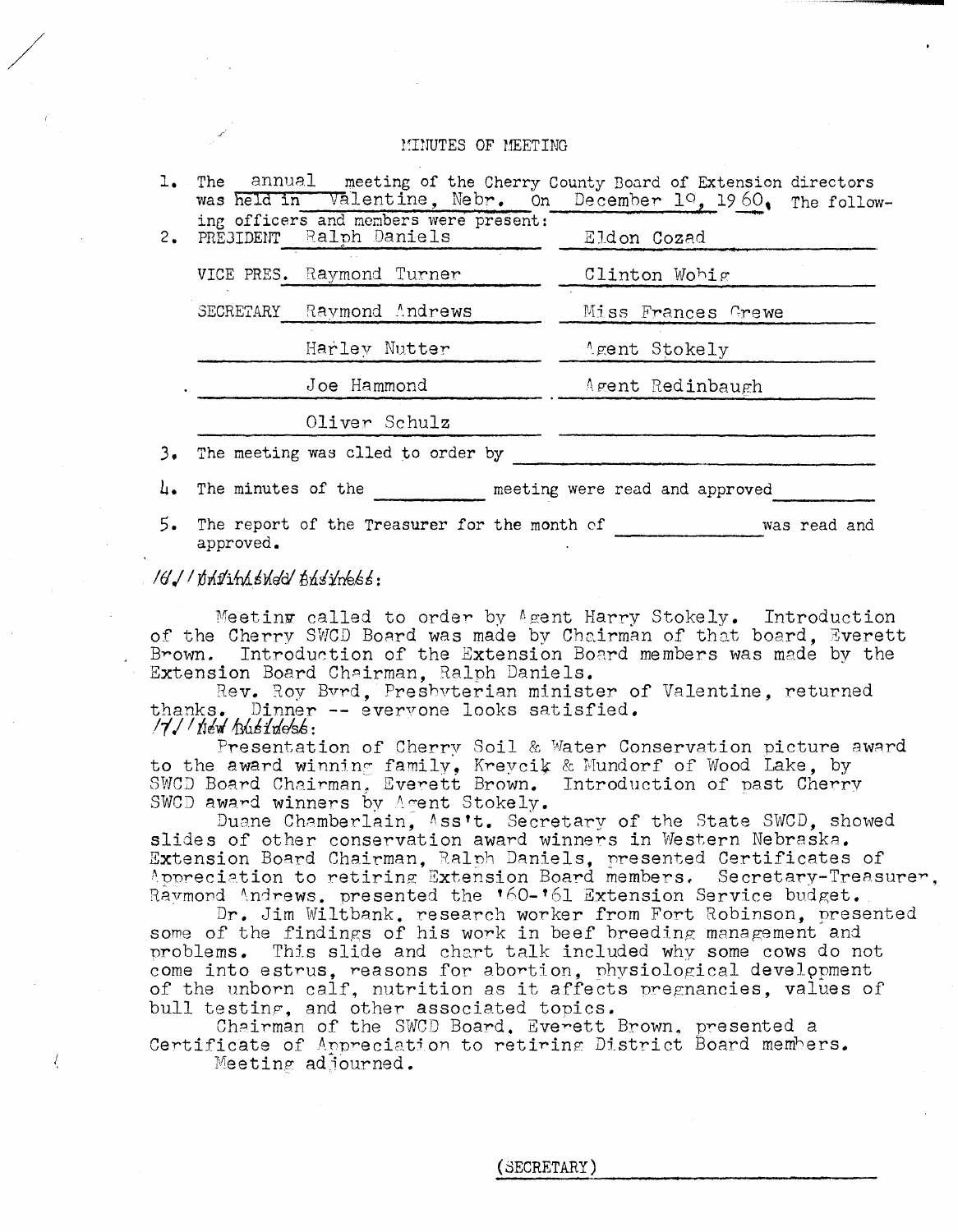| ı. | The December meeting of the Cherry County Board of Extension directors<br>was held in<br>On                                                                                                                                                                          |                                                |              |
|----|----------------------------------------------------------------------------------------------------------------------------------------------------------------------------------------------------------------------------------------------------------------------|------------------------------------------------|--------------|
| 2. | Valentine<br>ing officers and members were present:<br>Ralph Daniels<br>PRESIDENT                                                                                                                                                                                    | December 6, 1960, The follow-<br>Harley Nutter |              |
|    | VICE PRES.                                                                                                                                                                                                                                                           | Agent Stokely                                  |              |
|    | Raymond Andrews<br>SECRETARY                                                                                                                                                                                                                                         |                                                |              |
|    | Jim Peters                                                                                                                                                                                                                                                           |                                                |              |
|    | Clinton Wobig                                                                                                                                                                                                                                                        |                                                |              |
|    | Joe Hammond                                                                                                                                                                                                                                                          |                                                |              |
| 3. | The meeting was clled to order by                                                                                                                                                                                                                                    | President Daniels                              |              |
| 4. | The minutes of the August                                                                                                                                                                                                                                            | meeting were read and approved $X$             |              |
| 5. | The report of the Treasurer for the month of<br>approved.                                                                                                                                                                                                            |                                                | was read and |
| 6. | Unfinished Business:<br>Motion by Joe Hammond, seconded by Harley Nutter, to accept<br>claims for September through November. Motion carried.                                                                                                                        |                                                |              |
|    | Harry gave results of election in District 1, 2 and 5. Mrs.<br>Wm. Cobb elected in District 1, Clinton Wobig in District 2,<br>and Jim Peters in District 5.                                                                                                         |                                                |              |
| 7. | New Business:<br>Annual meeting discussed. Motion by Harley Nutter, seconded<br>by Joe Hammond, to hold annual meeting December 19, to start<br>with a noon lunch. Meeting to be held jointly with the Cherry<br>Soil & Water Conservation District. Motion carried. |                                                |              |
|    | Annual work plan reviewed. Motion by Clinton Wobig, seconded<br>by Joe Hammond, that the board have a special meeting next<br>fall to make up a work plan. Carried.                                                                                                  |                                                |              |
|    | Meeting adjourned.                                                                                                                                                                                                                                                   |                                                |              |
|    |                                                                                                                                                                                                                                                                      |                                                |              |
|    |                                                                                                                                                                                                                                                                      |                                                |              |
|    |                                                                                                                                                                                                                                                                      |                                                |              |

 $\left($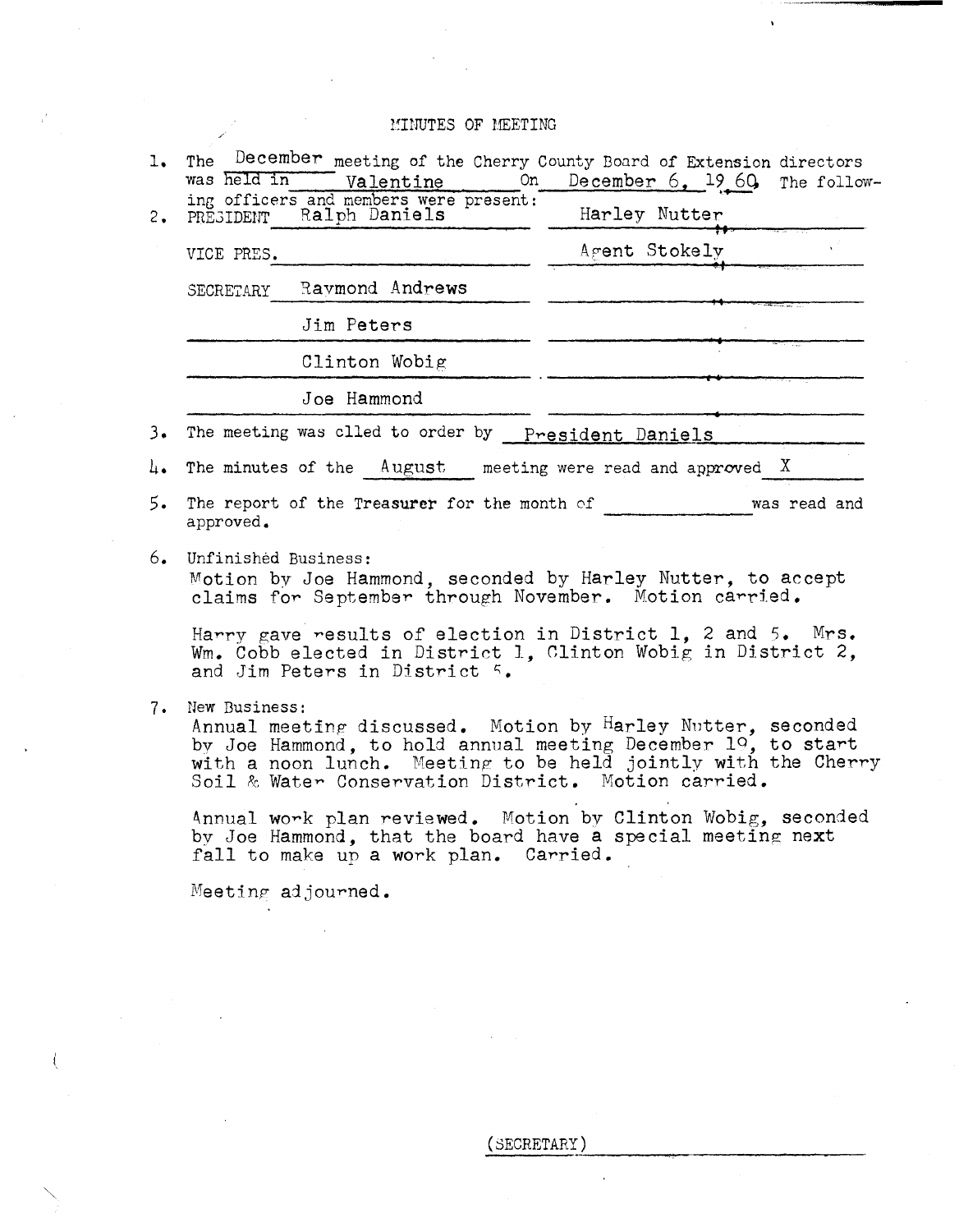- "

/

:

| PRESIDENT            |                                                                                                                                                                                                                                        | ing officers and members were present: |              |              |
|----------------------|----------------------------------------------------------------------------------------------------------------------------------------------------------------------------------------------------------------------------------------|----------------------------------------|--------------|--------------|
|                      | Ralph Daniels                                                                                                                                                                                                                          | Agent Stokely                          |              |              |
|                      |                                                                                                                                                                                                                                        | Agent Redinbaugh                       |              |              |
| VICE PRES.           | Raymond Turner                                                                                                                                                                                                                         |                                        |              |              |
| SECRETARY            | Raymond Andrews                                                                                                                                                                                                                        |                                        |              |              |
|                      | Miss Frances Grewe                                                                                                                                                                                                                     |                                        |              |              |
|                      |                                                                                                                                                                                                                                        |                                        |              |              |
|                      |                                                                                                                                                                                                                                        |                                        |              |              |
|                      | The meeting was clled to order by                                                                                                                                                                                                      | President Daniels.                     |              |              |
|                      | The minutes of the April                                                                                                                                                                                                               | meeting were read and approved         |              | X            |
| approved.            | The report of the Treasurer for the month of                                                                                                                                                                                           |                                        |              | was read and |
| Unfinished Business: |                                                                                                                                                                                                                                        |                                        |              |              |
| received.            | Motion by Raymond Turner, seconded by Raymond Andrews, to approve claims<br>May through August. Harry told of the \$120 increase for office assistant's<br>salary which had to be addedto take care of the raise the courthouse clerks |                                        |              |              |
|                      |                                                                                                                                                                                                                                        |                                        |              |              |
|                      |                                                                                                                                                                                                                                        |                                        |              |              |
| New Business:        |                                                                                                                                                                                                                                        |                                        |              |              |
|                      | Motion by Raymond Turner, seconded by Raymond Andrews, to join with the<br>Cherry Soil & Water Conservation District to hold a joint annual meeting<br>sometime around the middle of November, a banquet type meeting.                 |                                        |              |              |
|                      | Nominations for new board members:<br>District 1 -- Bus Hansen, Clyde Weber, Redmond Sears, Joy C. Fairhead,<br>and Roy Spangler.                                                                                                      |                                        |              |              |
|                      | District 2 -- Bob Bass, Ezra McCray, and Clinton Wobig, Bob Moreland,                                                                                                                                                                  |                                        |              |              |
|                      |                                                                                                                                                                                                                                        |                                        |              |              |
|                      | and Don Simmons.<br>District 5 -- Dwain Adam, Lloyd Youney and Jim Peters.<br>add more names)                                                                                                                                          |                                        | (Don Cox may |              |

/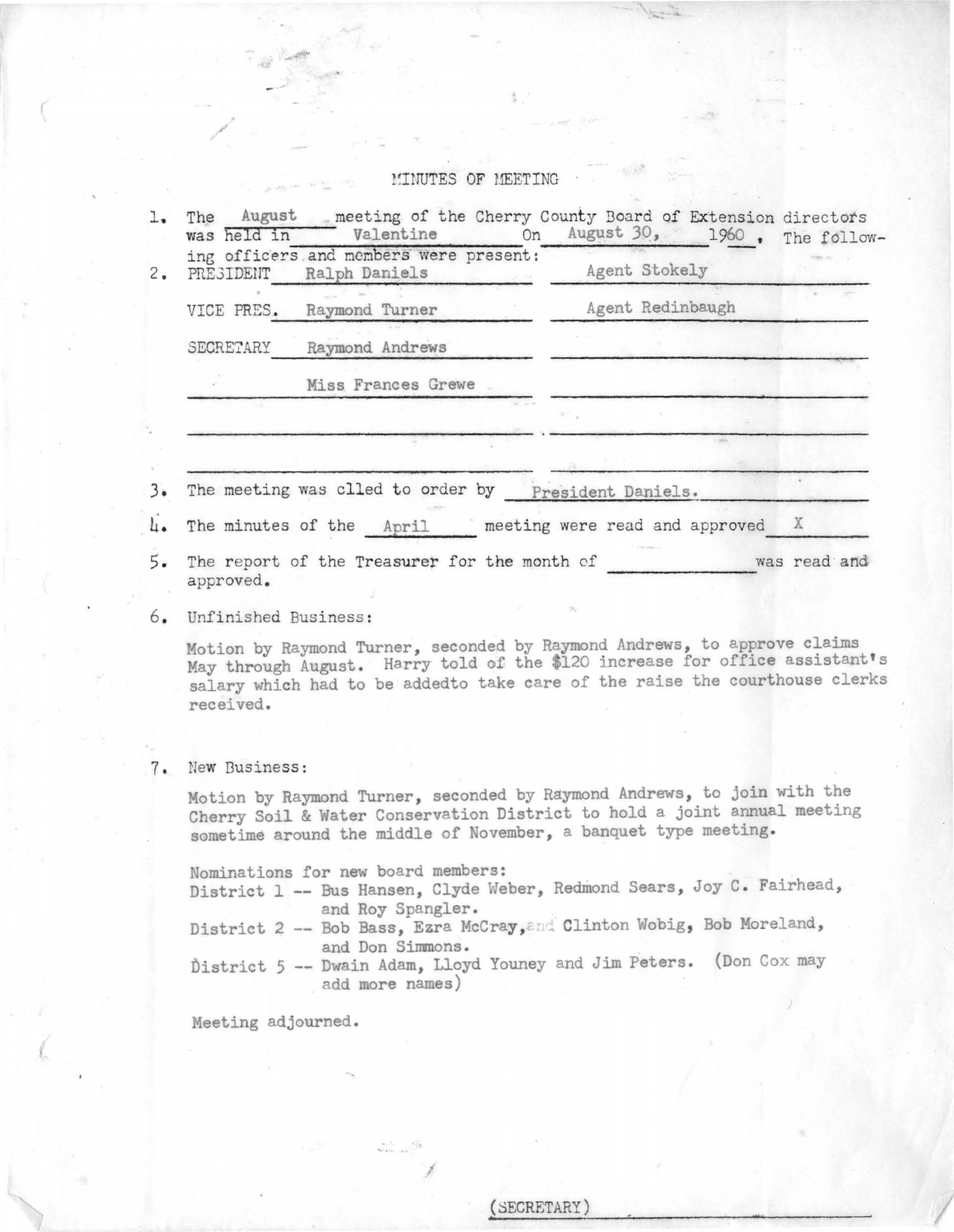/ **----\_ ... -** -- -

| ing officers and members were present:<br>PRESIDENT Ralph Daniels | 1960, The follow-<br>Agent Harry Stokely |
|-------------------------------------------------------------------|------------------------------------------|
| VICE PRES. Raymond Turner                                         | Agent Keith Redinbaugh                   |
| SECRETARY Raymond Andrews                                         |                                          |
| Oliver Schulz                                                     |                                          |
| Eldon Cozad                                                       |                                          |
| Miss Frances Grewe                                                |                                          |
| The meeting was clled to order by                                 | President Daniels.                       |
| 4. The minutes of the January meeting were read and approved      |                                          |

6. Unfinished Business:

Claims for January through April were approve4.

7. New Business:

Harry briefed the board on his findings concerning the filing system.

Motion by Raymond Turner, seconded by Eldon Cozad, to pay expenses for office assistant while in Lincoln and return.

Motion by Raymond Andrews, seconded by Eldon Cozad, to allow Harry vacation time the first of May.

Motion by Raymond Andrews, seconded by Oliver Schulz, to allow Keith vacation time in July.

Proposed budget for 1960-61 drawn and approved.

Meeting adjourned.